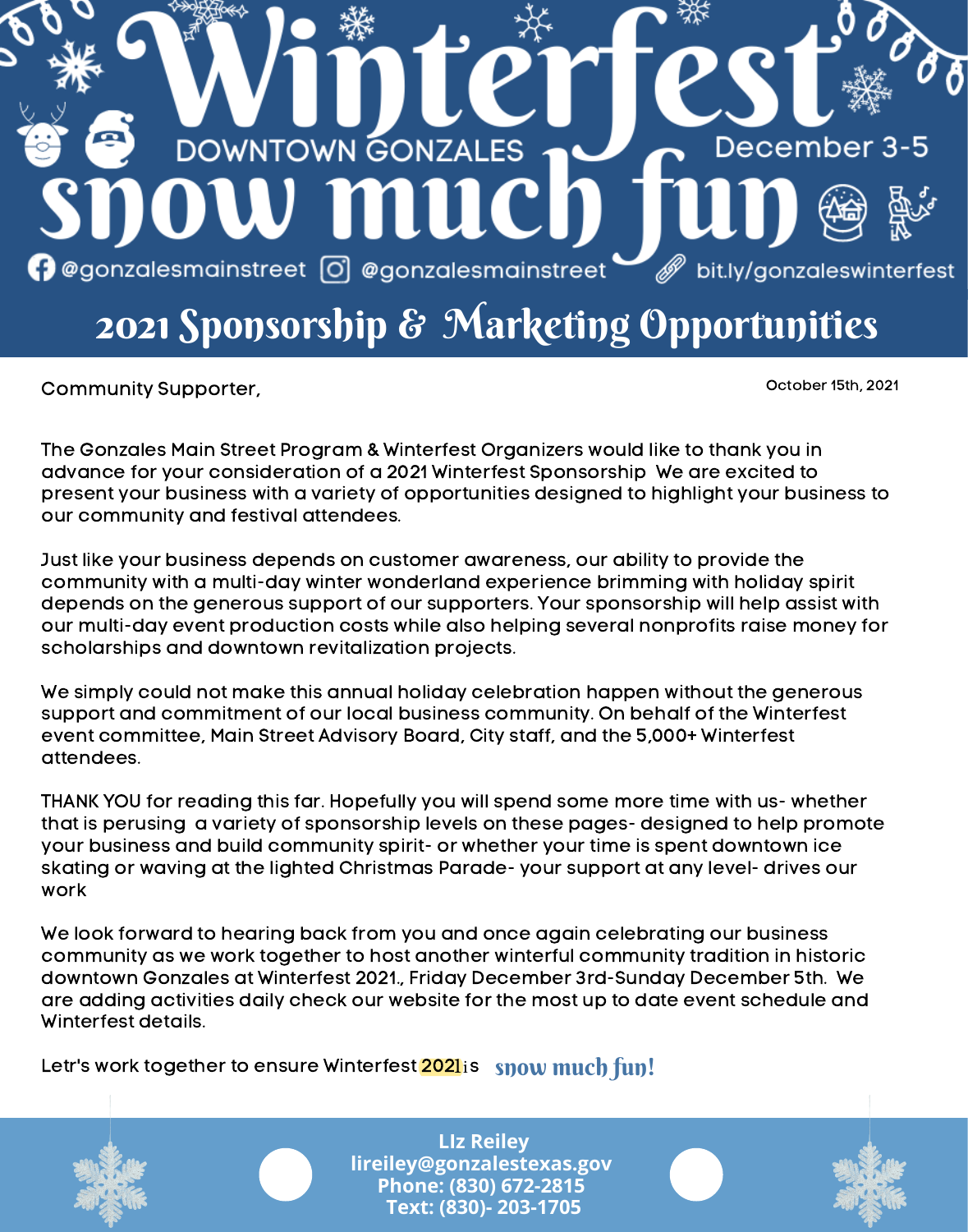# **Winterfest**<br>2021 Sponsorship & Marketing Opportunities

Level

Ice Skating Rink Sponsor Carriage Ride Sponsor Winter Wonderland<br>ink Sponsor \$5,000 Carriage Ride Sponsor **EXCLUSIVE** 

- Company Name printed in our annual Thank You Ad
- Your business Logo included on bit.ly/gonzaleswinterfest
- Your support of Winterfest mentioned on our social media outlets six times (6)
- Focused promotional post(s) on our social directly about your business (2)
- Complimentary entry for the Lighted Christmas Parade
- Tickets to the Annual Tour of Homes (5)
- Wristbands for the Children's Activities during Winterfest (5)
- Company Slide promoting your business during our Friday night film (Rudolph the Red Nosed Reindeer)
- Thank You mention on the JB Wells Arena Sign the week of Winterfest
- Company banner displayed on Winterfest activity (ice Rink or Carriage Rides) during event (banner must be provided)
- Free Arts & Crafts Vendor Space to promote your business

## \$3,500 Frosty the Snowman Frosty the Snowman Level EXCLUSIVE Snow Globe Sponsor

- Company Name printed in our annual Thank You Ad
- Your business Logo included on bit.ly/gonzaleswinterfest
- Your support of Winterfest mentioned on our social media outlets five times (5)
- Focused promotional post(s) on our social directly about your business (1)
- Complimentary entry for the Lighted Christmas Parade
- Tickets to the Annual Tour of Homes (4)
- Wristbands for the Children's Activities during Winterfest (4)
- Company Slide promoting your business during our Friday night film (Rudolph the Red Nosed Reindeer)
- Company banner displayed on Winterfest SnowGlobe during event (banner must be provided)
- Free Arts & Crafts Vendor Space to promote your business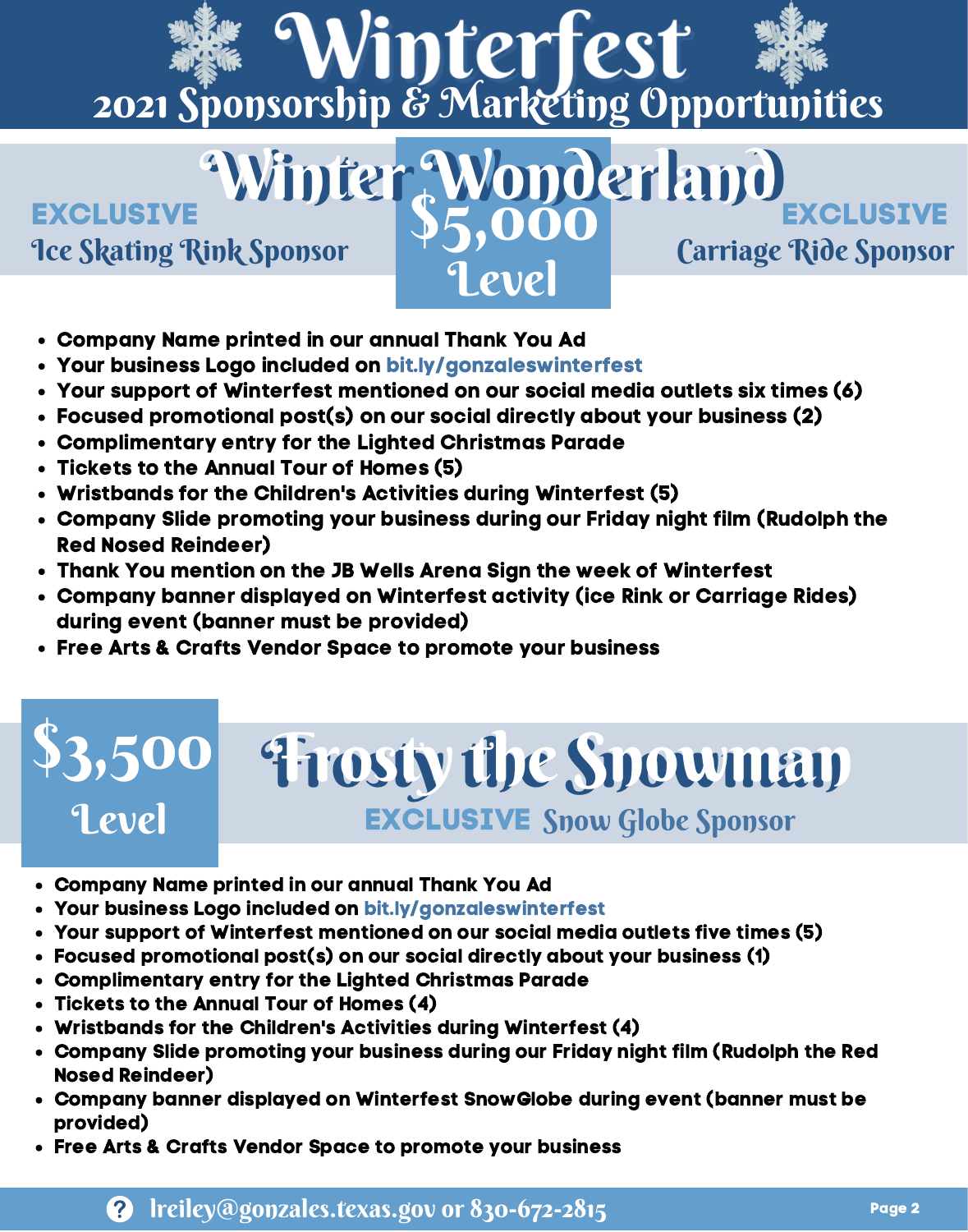#### $2,500$  'Level Christmas Angel's Christmas Angel's Movie Night Sponsor **Entertainment Sponsor** EXCLUSIVE **EXCLUSIVE** \$2,500 Level

- Company Name printed in our annual Thank You Ad
- Your business Logo included on bit.ly/gonzaleswinterfest
- Your support of Winterfest mentioned on our social media outlets four times (4)
- Complimentary entry for the Lighted Christmas Parade
- Tickets to the Annual Tour of Homes (2)
- Wristbands for the Children's Activities during Winterfest (4)
- Company Slide promoting your business during our Friday night film (Rudolph the Red Nosed Reindeer)
- Company banner displayed at Winterfest activity (iInflatable Movie Screen or Entertainment Stage.)
- Free Arts & Crafts Vendor Space to promote your business

#### Stocking Stuffer's Stocking Stuffer's **EXCLUSIVE** \$2,000 Level Food Court Sponsor Paul Photo Booth Sponsor **EXCLUSIVE**

- Company Name printed in our annual Thank You Ad
- Your business name included on bit.ly/gonzaleswinterfest
- Your support of Winterfest mentioned on our social media outlets three times (3)
- Complimentary entry for the Lighted Christmas Parade
- Tickets to the Annual Tour of Homes (1)
- Wristbands for the Children's Activities during Winterfest (3)
- Company name mentioned of film credits during our Friday night film (Rudolph the Red Nosed Reindeer)
- Nosed Reindeer*)*<br>Company banner displayed at Winterfest activity (Food Court or Photo Booth)
- Free Arts & Crafts Vendor Space to promote your business

#### ONLY TWO AVAILABLE Snow Slide Sponsor

- Company Name printed in our annual Thank You Ad
- Your business name included on bit.ly/gonzaleswinterfest
- Your support of Winterfest mentioned on our social media outlets twice (2)
- Wristband for the Children's Activities during Winterfest (2)
- Company name mentioned of film credits during our Friday night film (Rudolph the Red Nosed Reindeer)

Santa's Sleigh \$1,500 Level

- Company banner displayed at Winterfest activity (Slide side #1 or Slide Side #2.)
- Free Arts & Crafts Vendor Space to promote your business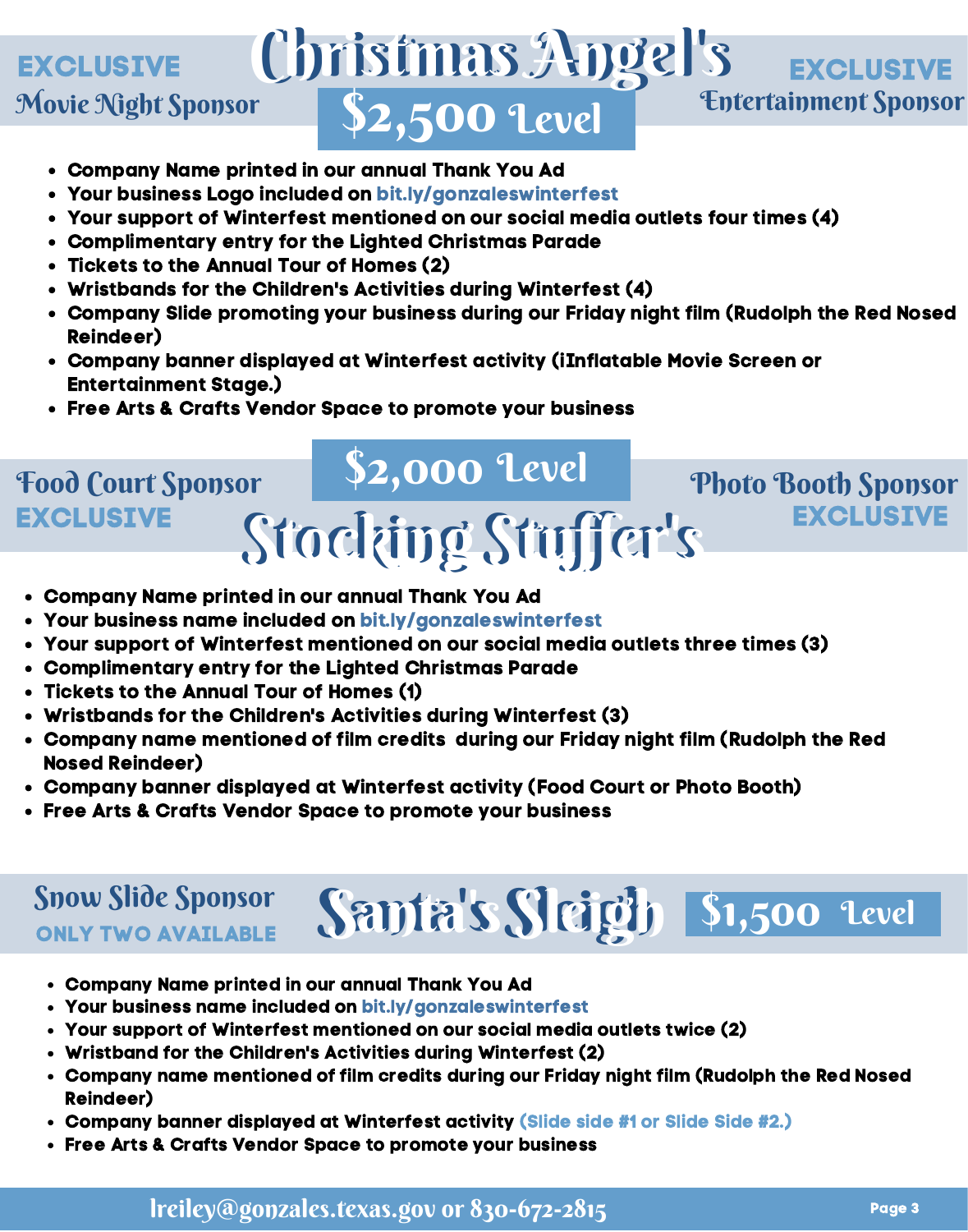### Level The Bumble Exclusive \$1,000

- Company Name printed in our annual Thank You Ad
- Your business name included on bit.ly/gonzaleswinterfest
- Your support of Winterfest mentioned on our social media outlets
- Opportunity to walk with the Abominable Snowman (The Bumble) for photo ops on Friday evening
- Company name mentioned of film credits during our Friday night film (Rudolph the Red Nosed Reindeer)

### Santa's Elves

### \$750<br>Level

#### Community Supporter NON EXCLUSIVE

- Company Name printed in our annual Thank You Ad
- Your business name included on bit.ly/gonzaleswinterfest
- Your support of Winterfest mentioned on our social media outlets
- Company name mentioned of film credits during our Friday night film (Rudolph the Red Nosed Reindeer)

#### **\$500<br>Level** Community Supporter NON EXCLUSIVE

### Santa's Reindeer

- Company Name printed in our annual Thank You Ad
- Your business name included on bit.ly/gonzaleswinterfest
- Your support of Winterfest mentioned on our social media outlets

# Yes! My business is interested in having (sponsorship fun) snow much fun

Please completed the enclosed Sponsorship Commitment Form as soon as possible.



2021 Sponsorship opportunities not in your current budget?

No worries. There are plenty of ways to support Winterfest and Gonzales Main Street this season!

Be a friend of Winterfest and make a donation in any dollar amount, volunteer downtown during Winterfest and remember to #shopsmall on Small Business Saturday in downtown Gonzalesand help spread the holiday spirit in our community!